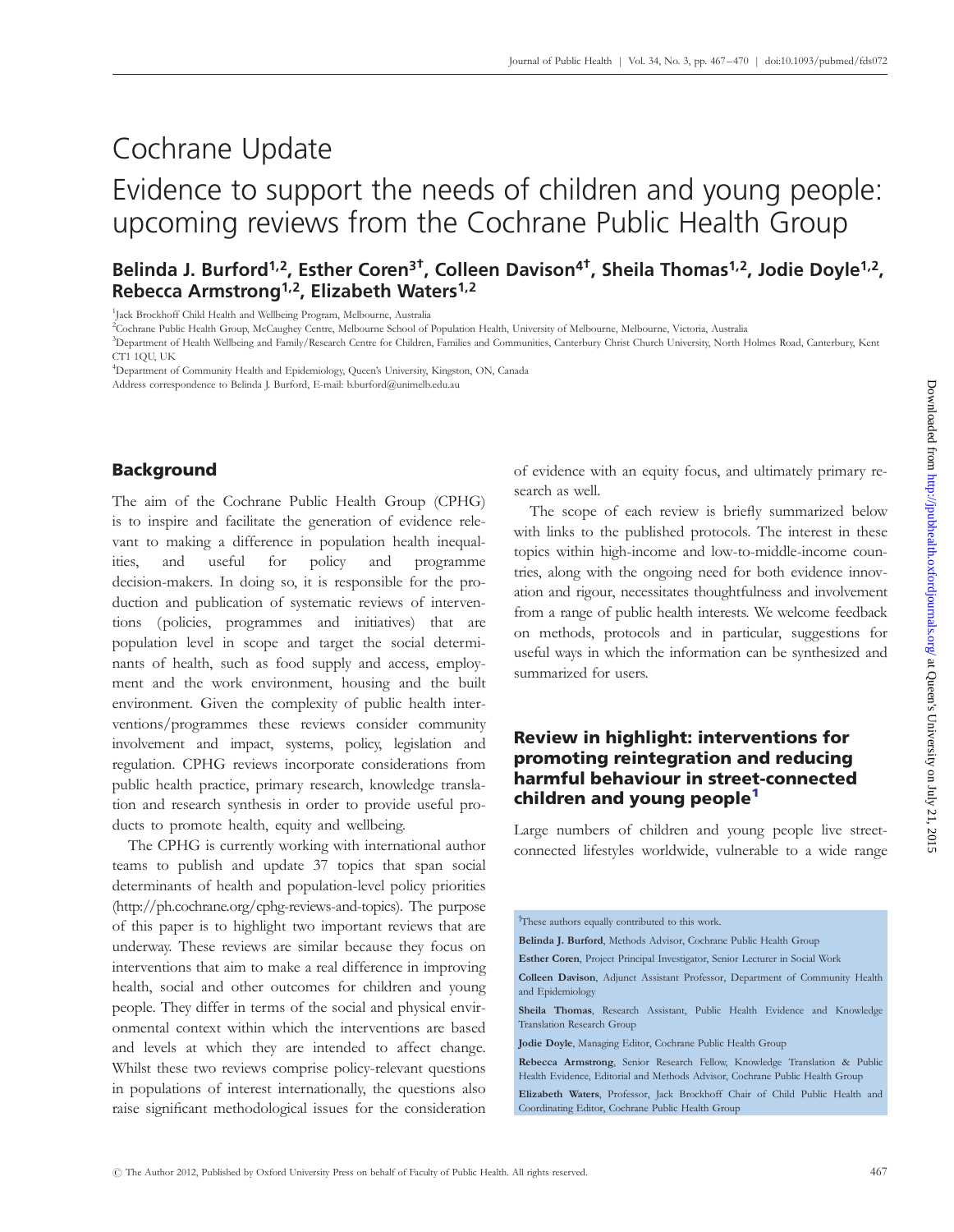of physical, developmental and psychosocial risks. The aim of this review is to determine the effects of interventions designed to promote reintegration and inclusion, and reduce harmful behaviour in street-connected children and young people. The review will consider the impact of interventions on integration and access into education, training and employment opportunities, promoting healthier and more settled lifestyles. It will also highlight gaps in the current evidence base. The results of this systematic review will be relevant to a large number of street-connected children and young people worldwide, as well as practitioners and policy-makers.

Definitions of concepts in public health reviews often present challenges for authors. Defining 'street-connected children' and 'reintegration' has been an important consideration for this review, as these terms can have different meanings in different contexts and settings. The review authors applied the UNICEF definition for street-connected children<sup>[2](#page-3-0)</sup> in the protocol to define the population as 'children who work and/or sleep on the streets and may or may not necessarily be adequately supervised or directed by responsible adults'. Reintegration was defined as placing the children and young people into a safe and sustainable residential and/or education environment that nurtures physical, personal and spiritual growth.

The protocol includes two preliminary logic models, developed to clarify review scope and document intervention mechanisms, processes and relationship to intended outcomes, as advocated by Anderson et al.<sup>[3](#page-3-0)</sup> The CPHG recommends this approach for all systematic review authors, particularly those dealing with complexity. Interventions for review include education projects, vocational training and projects focused on HIV prevention, reducing substance use and those aimed at improving social stability, and physical and mental health. It is hypothesized that the use of participatory models of engagement can help to determine intervention success or failure, $4$  and thus is a factor that will be explored in the findings of the review. The authors will identify the processes, or building blocks, of interventions found to be effective, and explore how they may be applied in different contexts, particularly in relation to income status and cultural environment. They also intend to explore differential intervention effects on equity dimensions including by age, gender, ethnicity and possible reasons for being street connected. The authors hope the findings will help to inform policies that promote equity in social systems and universal access to living standards.

The absence of high-quality impact evaluations conducted in low- and middle-income countries has been an emergent issue for the review. It is intended that the authors will explore the application of findings from studies conducted in high-income countries for resource poorer environments, utilizing their logic models (developed for the review) and information obtained from qualitative studies, including those conducted alongside included quantitative studies. A number of themes will be explored in this regard, including those of risk and resilience, young peoples' participation and engagement, process and implementation of interventions and context specific details.

View the published protocol here: http://onlinelibrary. wiley.com/doi/10.1002/14651858.CD009823/abstract.

## Review in highlight: later school start times as an intervention to support education, health and wellbeing of high school students<sup>[5](#page-3-0)</sup>

At the request of parents, teachers, school council members and others, school administrators and educational policymakers in many jurisdictions are currently considering later school start times. There have been a number of single studies of these kinds of interventions<sup>[6,7](#page-3-0)</sup> but it is unclear whether there is sufficient evidence about the effectiveness of these kinds of approaches for students, their families or the school's wider community.<sup>[8](#page-3-0)</sup> This review in-development examines later school start times and the impact this may have on the education, health and wellbeing of students aged 13–19 years, as well as the effects on their families and school communities. This review is underpinned by existing literature related to adolescent sleep needs, sleep deprivation, adolescent peak periods of alertness and most effective learning times for students in different geographic areas, schools or population subgroups. $9-11$  $9-11$  Intervention benefits will be assessed according to the following outcomes: student academic outcomes, those related to amount or quality of sleep for students, mental health indicators (e.g. stress and depression), student alertness, attendance rates and health behaviours. Some of the expected adverse outcomes for school staff include longer workdays and less time spent with family. For students, decreased enrolment in extra-curricular and athletic activities will be explored as potential adverse effects of the intervention. The results of this review will be useful for decision- and policy-makers in schools boards, education systems and Ministry's of Education in making decisions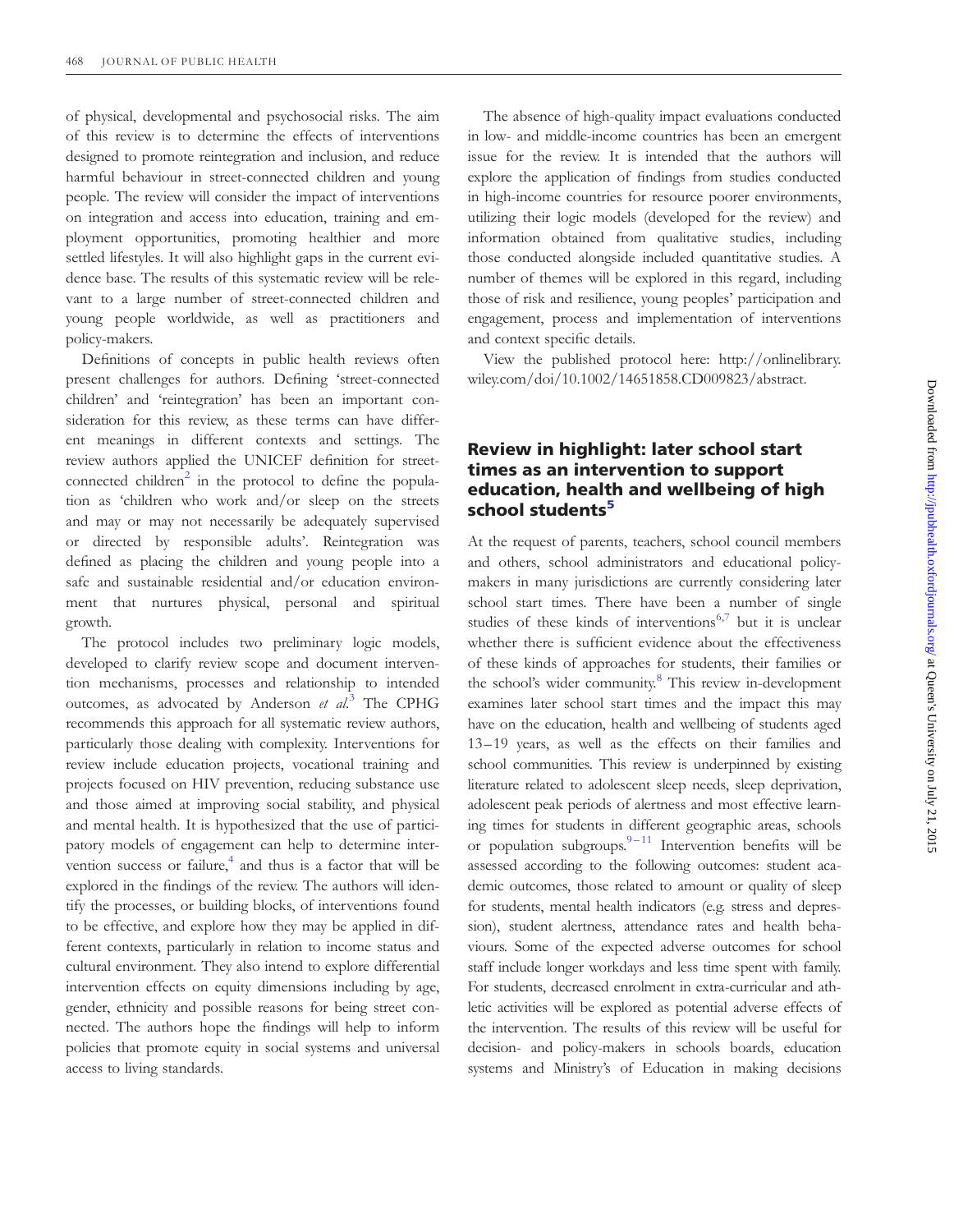about whether or not to adopt a later start time within their own schools and jurisdictions.

The review authors plan to include a wide range of studies, including randomized controlled trials before and after studies, cluster or cross-over trials and interrupted time series studies with pre- and post measurements, to capture evidence of effectiveness of the intervention. As with the aforementioned review, information from qualitative data (within or as sibling or companion studies of included quantitative studies) will be used to illuminate the impact of context, mechanisms of change and process factors on intervention effects. The acronym PROGRESS (Place, Race, Occupation, Gender, Religion, Education, Socioeconomic status, Social status) will be used to examine the potential impact on equity.<sup>12</sup>

View the published protocol here: http://onlinelibrary. wiley.com/doi/10.1002/14651858.CD009467/abstract.

#### Conclusion

These two important policy-relevant reviews have attracted a significant amount of interest from a wide range of jurisdictions internationally. They both speak to the issue of what difference programmes that focus on the needs of children and young people can make to improve their outcomes, as well as how best to summarize existing research in order to identify gaps and inform directions for programme development, evaluation and research.

The most useful information for readers of these reviews on completion, arguably, will be the information incorporated alongside effectiveness findings which will highlight programme implementation, process, resource considerations and the potential impact on equity.

For review authors, these reviews highlight current methodological recommendations including:

- the use of logic models to clarify hypothesized intervention processes and outcomes;
- application of findings from high-income settings to low-and-middle-income settings and vice versa;
- † consideration of potential adverse effects for a range of different groups (participants and stakeholders);
- † consideration of a range of study designs, quantitative and qualitative, to inform review findings in relation to effectiveness, implementation, applicability, transferability and impact on equity.

We invite readers to provide any feedback on the featured protocols, or express an interest to be involved as a peer reviewer for either review by contacting cochrane@

vichealth.vic.gov.au. We also invite feedback or expressions of interest for involvement in any of our other titles, which may be viewed at http://ph.cochrane.org/cphg-reviewsand-topics.



New Cochrane protocols and reviews of interest to health promotion and public health stakeholders from Issues 4 to 7, 2012 of The Cochrane Library (\*denotes CPHG review/ protocol).

#### Reviews

- † Audit and feedback: effects on professional practice and healthcare outcomes.
- Community-based supplementary feeding for promoting the growth of children under five years of age in low- and middle-income countries.
- † Community-based interventions for the prevention of burns and scalds in children.
- Decision aids for people facing health treatment or screening decisions.
- Dietary advice with or without oral nutritional supplements for disease-related malnutrition in adults.
- Effect of restricted pacifier use in breastfeeding term infants for increasing duration of breastfeeding.
- † Electronic mosquito repellents for preventing mosquito bites and malaria infection.
- Electric fans for reducing adverse health impacts in heatwaves.
- Enhancing partner support to improve smoking cessation.
- † Group-based parent-training programmes for improving emotional and behavioural adjustment in children from birth to three years old.
- † Household interventions for preventing domestic lead exposure in children.
- † Group-based parent-training programmes for improving parental psychosocial health.
- Individual and group based parenting programmes for improving psychosocial outcomes for teenage parents and their children.
- Intermittent oral iron supplementation during pregnancy.
- Interventions for preventing excessive weight gain during pregnancy.
- Interventions for promoting physical activity.
- Interventions for tobacco cessation in the dental setting.
- Interventions to promote the wearing of hearing protection.
- Mass media interventions for smoking cessation in adults.
- Mobile phone messaging reminders for attendance at healthcare appointments.
- Outreach strategies for expanding health insurance coverage in children.
- † Reduced or modified dietary fat for preventing cardiovascular disease.
- Safety education of pedestrians for injury prevention.